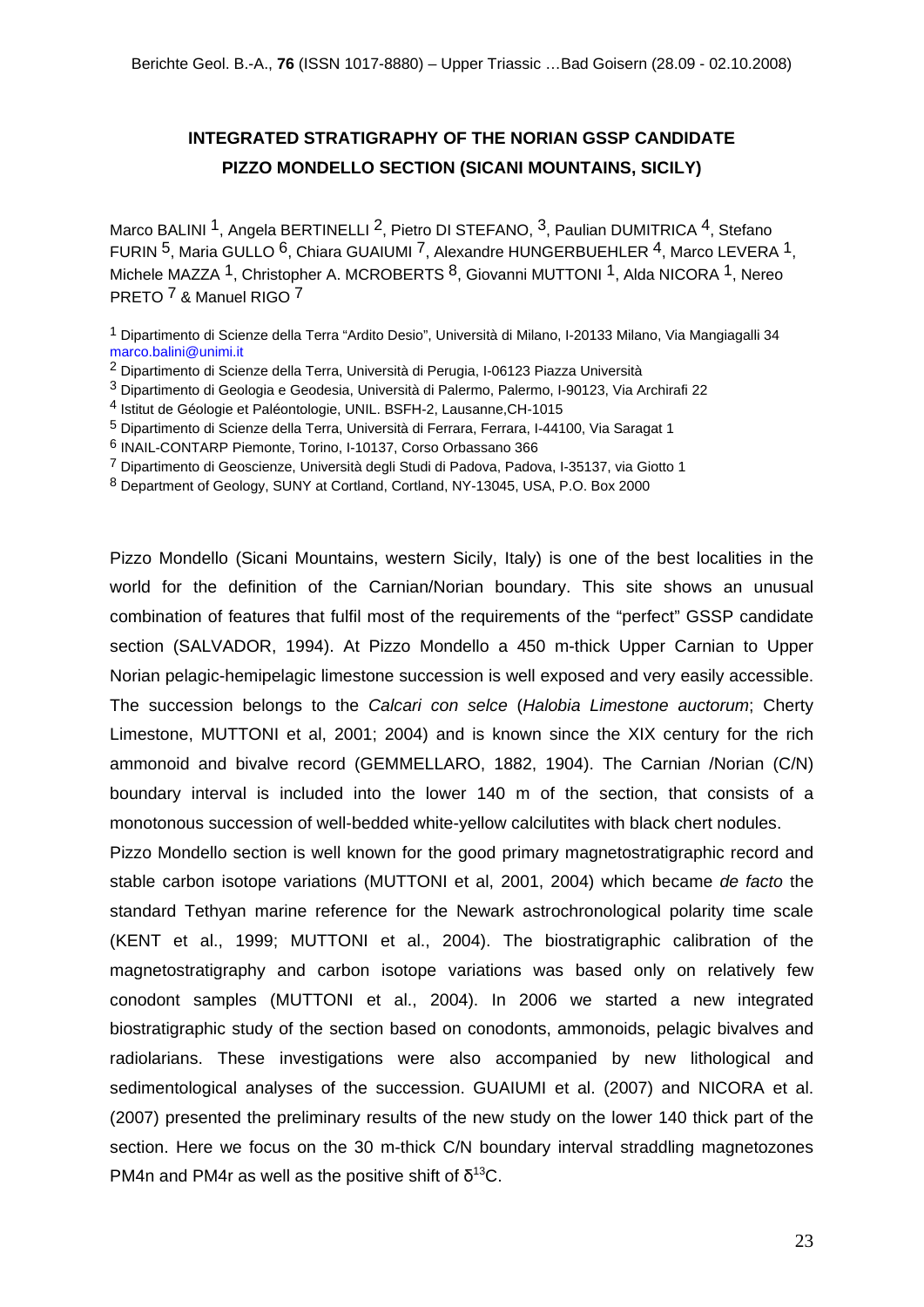Conodonts resulted the most promising tool for the selection of the GSSP marker event. Conodont taxonomy and phylomorphogenesis are described in detail in a separate contribution (MAZZA & RIGO, 2008). Two major bioevents were identified, namely the FAD of *Epigondolella quadrata* Orchard and the FAD of *Metapolygnathus communisti* Hayashi.

Ammonoids, albeit sparse, are useful for the calibration of the conodont bioevents, however they become extremely rare above the  $\delta^{13}$ C shift. The fauna of the boundary interval is dominated by *Gonionotites* and ammonoids of the group of *Anatomites sensu* GEMMELLARO. *Dimorphites*, regarded as a good marker for the Lower Norian, was unfortunately found only in debris.

Halobiids are much more frequent than the ammonoids; moreover, they are of great interest for global correlations. Ten halobiids species were recognized, grouped in six assemblages (LEVERA & McROBERTS, 2008). Of special interest is the occurrence in the boundary interval of *Halobia* cf. *beyrichi* and *H.* group of *areata*, which are typical of the Lower Norian.

An additional tool for global correlations is represented by radiolarians, which were found in some samples with high diversity assemblages. In the 30 m-thick boundary interval there is an overlap between species previously considered Late Carnian with species usually regarded as Early Norian. The first Early Norian radiolarian assemblage occurs above the FAD of *E. quadrata*. This fauna consists of *Braginastrum curvatus* Tekin, *Capnuchosphaera deweveri* Kozur & Mostler, *Capnuchosphaera tricornis* De Wever, *Kahlerosphaera norica*  KOZUR & MOCK, *Mostlericyrtium sitepesiforme* Tekin, *Podobursa akayi* TEKIN and *Xiphothecaella longa* (KOZUR & MOCK).

In conclusion, Pizzo Mondello is a good candidate for the definition of the global stratigraphic section and point (GSSP) for the base of the Norian because of its relatively high rates of sedimentation (20-30 m/m.y.), the good record of age-diagnostic conodonts, ammonoids, halobiids, and radiolarians, the relatively complete chemostratigraphic record and numerical age control, derived from magnetostratigraphic correlation with the Newark APTS.

## **References**

GEMMELLARO, G.G. (1882): Sul Trias della regione occidentale della Sicilia. - Mem. Acc. Lincei, s. 3, **12**: 451- 473, Palermo.

GEMMELLARO, G.G. (1904): I cefalopodi del Trias superiore della regione occidentale della Sicilia. - Giornale di Scienze Naturali ed Economiche, **24**: 1-319, Palermo.

GUAIUMI C., NICORA A., PRETO, N., RIGO, M., BALINI, M., DI STEFANO, P., GULLO, M., LEVERA, M., MAZZA, M. & MUTTONI, G. (2007): New Biostratigraphic data around the Carnian/Norian boundary from the Pizzo Mondello Section, Sicani Mountains, Sicily. - New Mexico Museum of Natural History and Science, Bulletin **41**: 40-42, Albuquerque.

KENT, D. V. & OLSEN, P. E. (1999): Astronomically tuned geomagnetic polarity time scale for the Late Triassic. - Journal of Geophysical Research, **104**: 12,831-12,841, Edinburgh.

LEVERA, M. & McROBERTS, C.A. (2008): Carnian/Norian halobiids from Pizzo Mondello succession (Sicani Mountains, Sicily). – Berichte Geol. Bundesanst, **76**, 20-22, Wien.